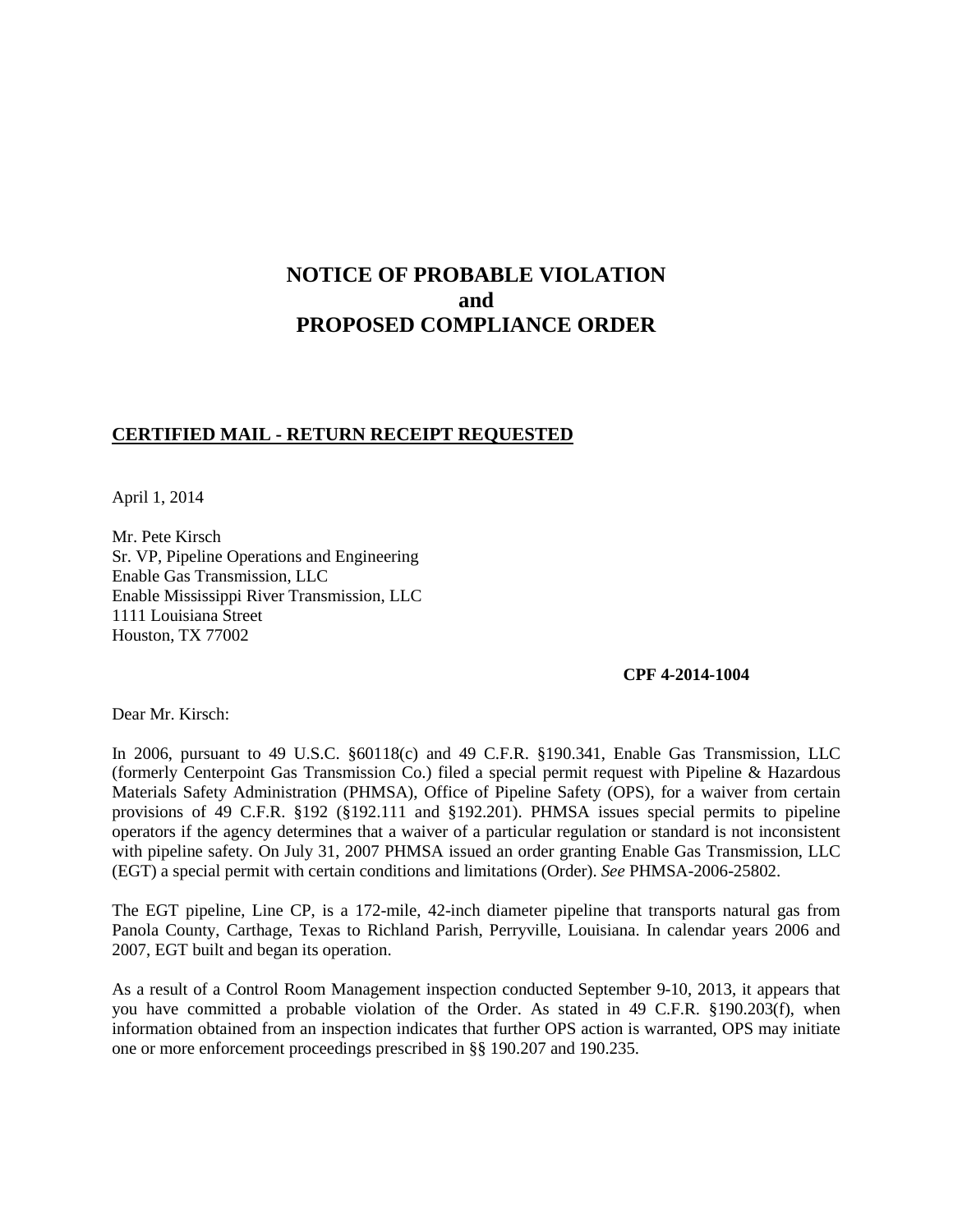**1. Condition 25 - Order Granting Special Permit [Docket No. PHMSA-2006-25802] Grant of Special Permit; CenterPoint Energy Gas Transmission Company (now known as Enable Gas Transmission, LLC).** 

> **Mainline Valve Control: Mainline valves located on either side of a pipeline segment containing a High Consequence Area (HCA) where personnel response time to the valve exceeds one hour must be remotely controlled by the SCADA system. The SCADA system must be capable of opening and closing the valve and monitoring the valve position, upstream pressure and downstream pressure. As an alternative, a leak detection system for mainline valve control is acceptable.**

EGT verified there are 2 valves on Line CP that are remotely controlled by the SCADA system. The EGT Line CP Special Permit Pipeline Procedures and Procedure Addendums state,

"Additional Mainline Valve Control requirements for special permit areas of Line CP.

Mainline valves located on either side of pipeline segment containing a High Consequence Area (HCA) where personnel response time to the valve exceeds one (1) hour must be remotely controlled by the SCADA system. The SCADA system must be capable of opening and closing the valve and monitoring the valve position, upstream pressure and downstream pressure."

EGT stated that the valve maintenance requirements for the 2 valves do not include the testing and inspection of SCADA to ensure the system is capable of opening and closing each valve and monitoring each valve position, upstream and downstream pressure. The Enable Operating and Maintenance Plan Procedure No. 232 Emergency Valve Operation and Maintenance (Ref. 192.179 and 192.745), section A. Requirement states,

- "1. The following are designated as emergency valves:
	- a. All mainline sectionalizing block valves as specified by DOT 192.179.

…

#### **Note: See Addendum for Additional Special Permit Pipeline Requirements.**

Each of these valves shall be partially operated at intervals not exceeding 15 months, but at least once each calendar year.

2. The inspection and maintenance will include the following:

- a. Check valve for atmospheric corrosion.
- b. Lubrication will be applied, if applicable.
- c. The valve support and pipe support, if applicable, will be checked.
- d. Any required maintenance will be performed.
- e. All valves will be operated from full open to full close if practical. Otherwise, the valves will be operated from full open to one half closed or operated through as much travel as possible without interrupting the flow of gas to the point of possible operational upset.
- f. The Company shall take prompt remedial action when any valve is found inoperable, unless the Company designates an alternative valve.
- g. Upon completion of the inspection and maintenance, the inspector will verify that the valve is left in the proper operating position."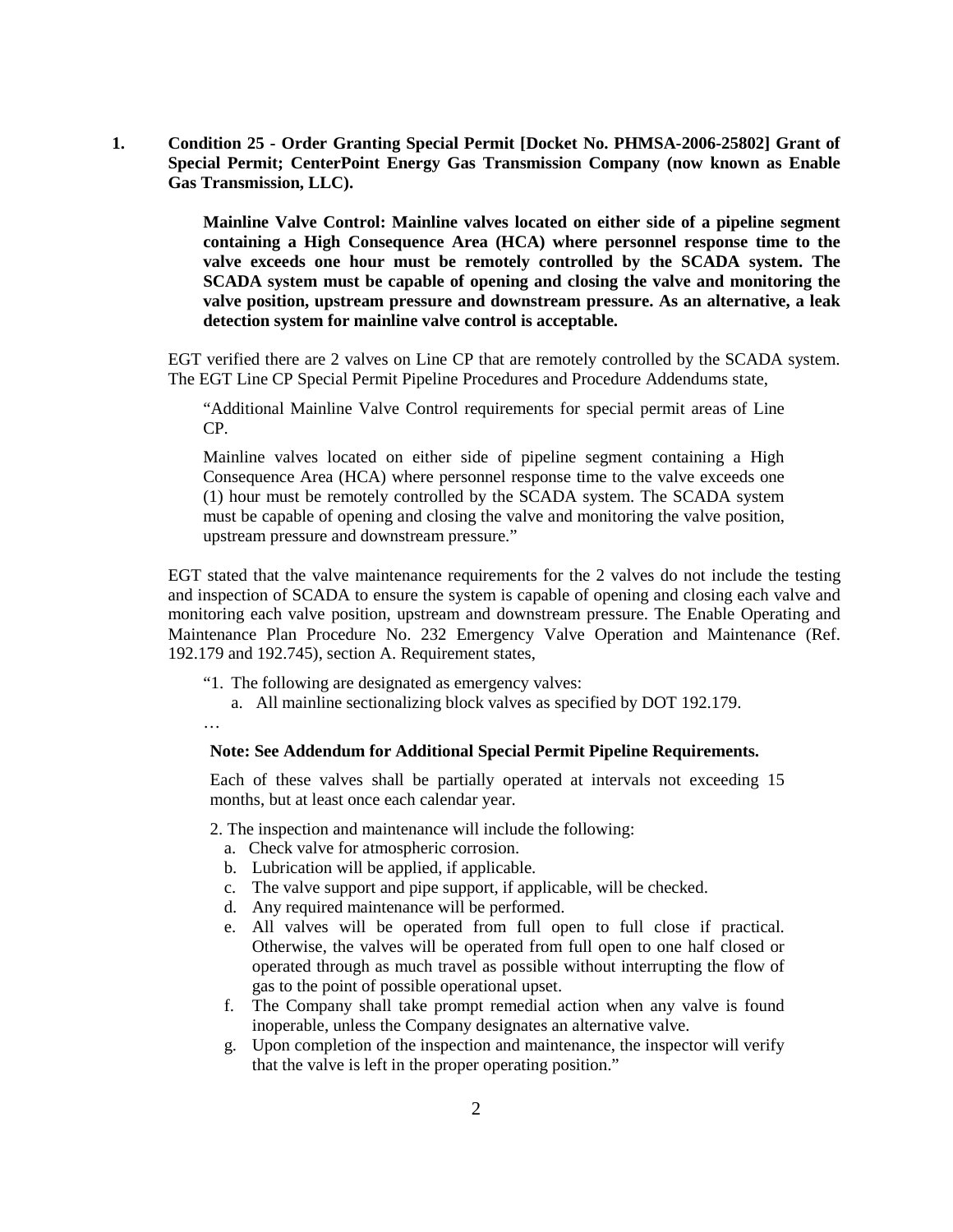PHMSA expects SCADA to be included as part of the annual inspection and testing of valves that are remotely controlled by SCADA.

#### **2. §192.631 Control room management.**

- **(e) Alarm management. Each operator using a SCADA system must have a written alarm management plan to provide for effective controller response to alarms. An operator's plan must include provisions to:**
	- **(5) Monitor the content and volume of general activity being directed to and required of each controller at least once each calendar year, but at intervals not to exceed 15 months, that will assure controllers have sufficient time to analyze and react to incoming alarms;**

Enable failed to monitor the content and volume of general activity being directed to and required of each controller at least once each calendar year, but at intervals not to exceed 15 months, to assure controllers have sufficient time to analyze and react to incoming alarms. Enable exceeded the interval of 15 months for 5 controllers.

The Enable Gas Transmission System Control Program Procedure PS-08-01-202 EGT SYSTEM CONTROL ALARM MANAGEMENT, section 2.12 Review Controller Activity, original date 4/29/2010 and the Enable Mississippi River Transmission System Control Program Procedure PS-08-01-252 ENABLE MISSISSIPPI RIVER TRANSMISSION SYSTEM CONTROL – ALARM MANAGEMENT PLAN, section 2.8.4 Review Controller Activity, original date 1/01/2011 states,

"The content and volume of activities for each controller shall be monitored, and if necessary remedied, to assure sufficient time to analyze and properly act on incoming alarms, as appropriate. Annual monitoring of each controller, not to exceed 15 months, will be initiated by Maintenance Management System (MMS) and shall be conducted by System Control, with the findings documented on Form GT8268, 'Activity Review', and maintained for five (5) years by System Control Management."

The Code of Federal Regulations §192.631(a)(2) states that procedures required for 192.631(e) be implemented no later than August 1, 2012. Enable had procedures in place for EGT on April 29, 2010 and for EMRT on January 1, 2011. PHMSA reviewed the forms CT8268 for EGT and EMRT and found the following:

- EGT had 3 controllers that exceeded the 15 month interval on the Activity Review by 58, 66 and 79 days respectively.
- EMRT had 2 controllers that exceeded the 15 month interval on the Activity Review by 12 and 17 days respectively.

The Enable System Control Program Procedures were in place and implemented prior to August 1, 2012. The operator failed to monitor the content and volume of general activity being directed to and required of each controller at least once each calendar year at intervals not to exceed 15 months, to assure controllers have sufficient time to analyze and react to incoming alarms.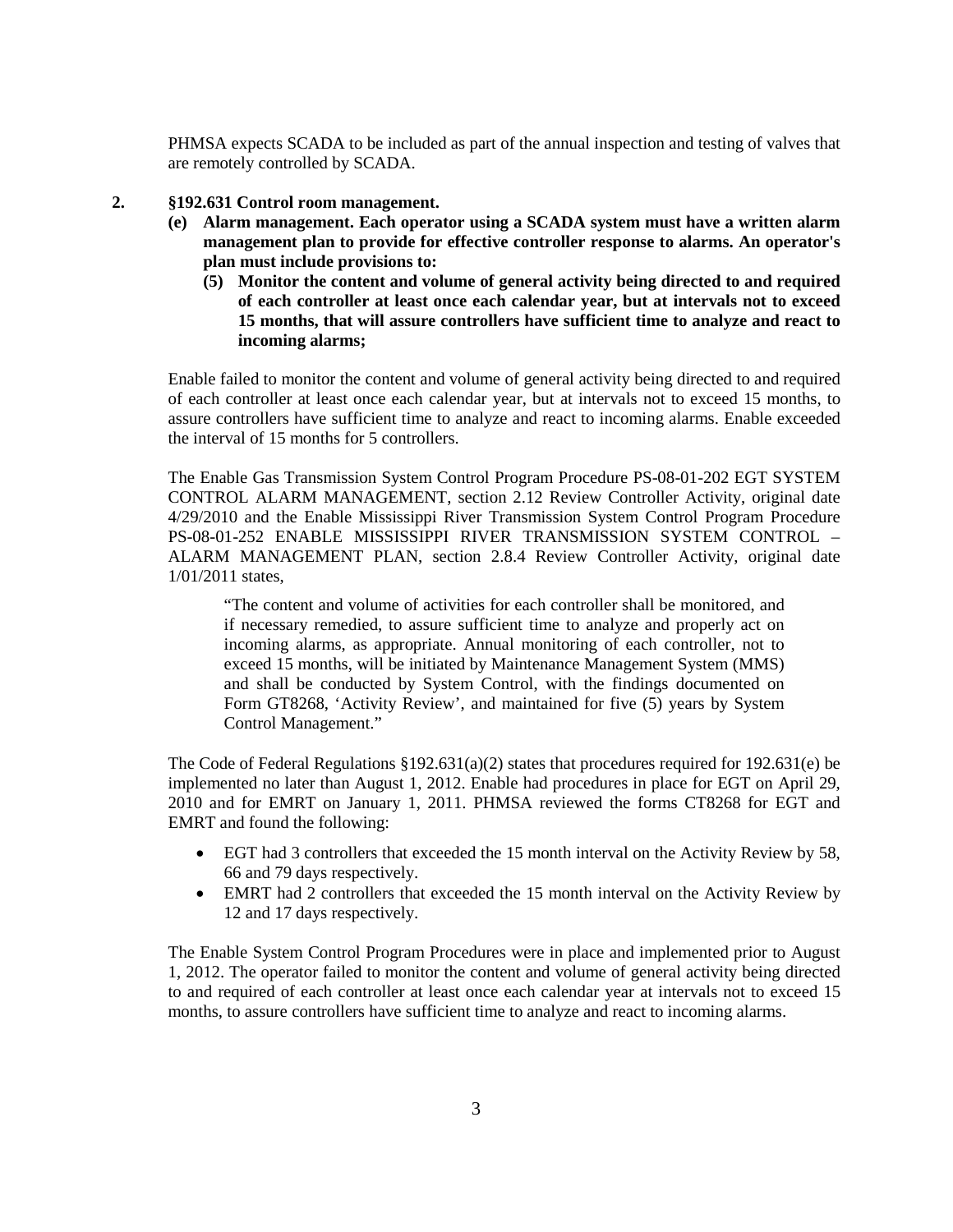## Warning Items

With respect to item 2, we have reviewed the circumstances and supporting documents involved in this case and have decided not to conduct additional enforcement action or penalty assessment proceedings at this time. We advise you to promptly correct this item. Failure to do so may result in additional enforcement action.

## Proposed Compliance Order

With respect to item 1 pursuant to 49 United States Code § 60118, the Pipeline and Hazardous Materials Safety Administration proposes to issue a Compliance Order to Enable Gas Transmission, LLC. Please refer to the *Proposed Compliance Order*, which is enclosed and made a part of this Notice.

## Response to this Notice

Enclosed as part of this Notice is a document entitled *Response Options for Pipeline Operators in Compliance Proceedings*. Please refer to this document and note the response options. All material you submit in response to this enforcement action may be made publicly available. If you believe that any portion of your responsive material qualifies for confidential treatment under 5 U.S.C. 552(b), along with the complete original document you must provide a second copy of the document with the portions you believe qualify for confidential treatment redacted and an explanation of why you believe the redacted information qualifies for confidential treatment under 5 U.S.C. 552(b). If you do not respond within 30 days of receipt of this Notice, this constitutes a waiver of your right to contest the allegations in this Notice and authorizes the Associate Administrator for Pipeline Safety to find facts as alleged in this Notice without further notice to you and to issue a Final Order.

In your correspondence on this matter, please refer to **CPF 4-2014-1004** and for each document you submit, please provide a copy in electronic format whenever possible.

Sincerely,

R. M. Seeley Director, Southwest Region Pipeline and Hazardous Materials Safety Administration

Enclosures: *Proposed Compliance Order Response Options for Pipeline Operators in Compliance Proceedings*